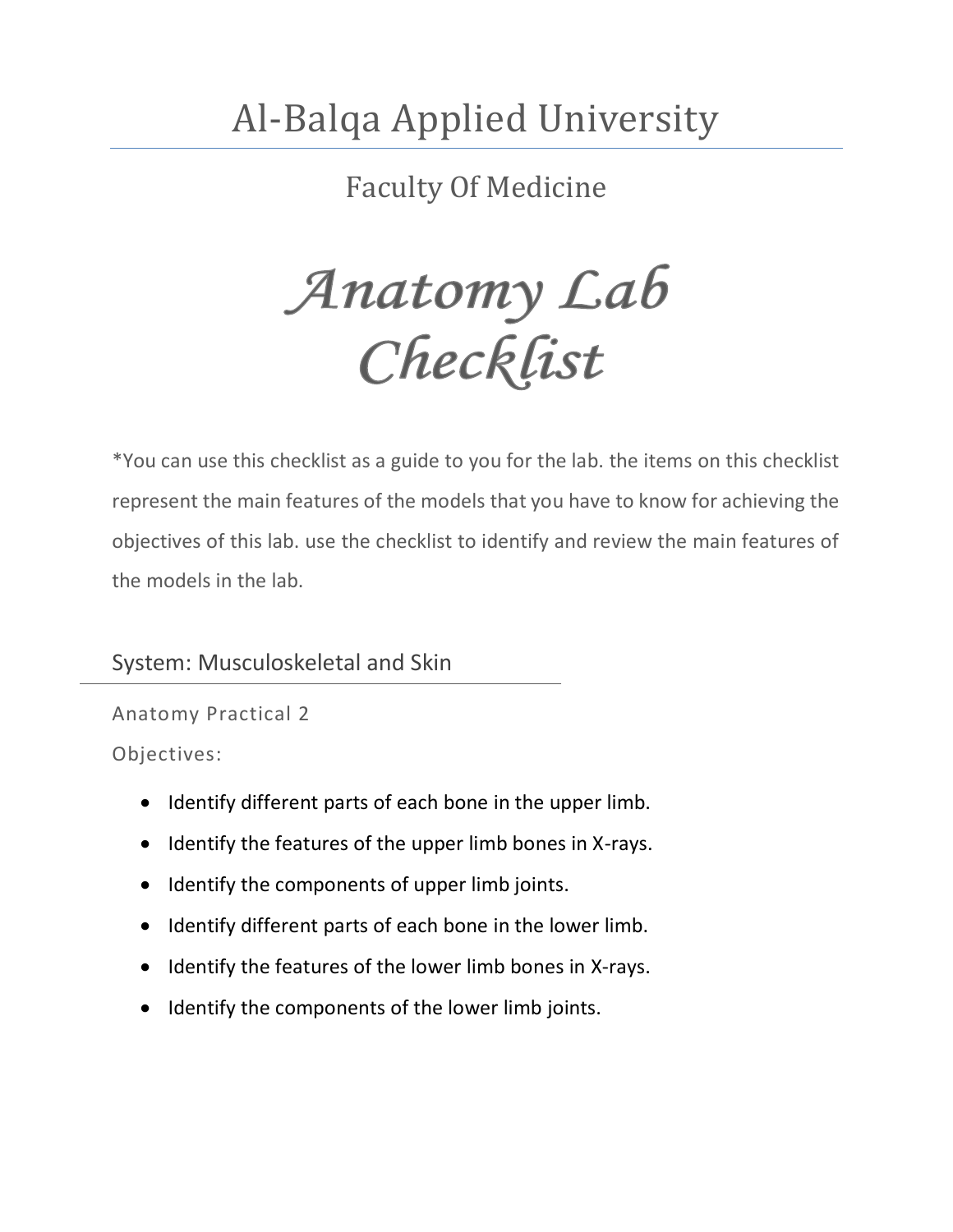# Bones of the Upper Limb

# Clavicle

- □ Sternal end
- □ Manubrium of the sternum
- □ Acromial end
- □ Superior surface
- □ Inferior surface
- □ Conoid tubercle
- □ Subclavian Groove (groove for the subclavius)
- $\Box$  Impression for the costoclavicular ligament

### Scapula

- □ Posterior surface
- □ Costal surface
- □ Subscapular fossa
- $\Box$  Spine of the scapula
- $\Box$  Supraspinous fossa
- □ Infraspinous fossa
- □ Acromion
- □ Glenoid cavity
- □ Supraglenoid tubercle
- □ Infraglenoid tubercle
- □ Coracoid process
- $\Box$  Medial border of the scapula
- $\Box$  Lateral border of the scapula
- $\Box$  Superior border of the scapula
- $\Box$  Superior angle of the scapula
- $\Box$  Inferior angle of the scapula
- □ Suprascapular notch

# Humerus

- $\Box$  Head of the humerus
- $\Box$  Anatomical neck of the humerus
- $\Box$  Surgical neck of the humerus
- □ Greater tubercle
- □ Lesser tubercle
- $\Box$  Intertubercular (bicipital) groove
- $\Box$  Shaft (body) of the humerus
- □ Deltoid tuberosity
- □ Radial groove (groove for radial nerve)
- □ Supraepicondylar ridges
- □ Medial epicondyle
- □ Lateral epicondyle
- $\Box$  Condyle of the humerus
- □ Capitulum
- □ Trochlea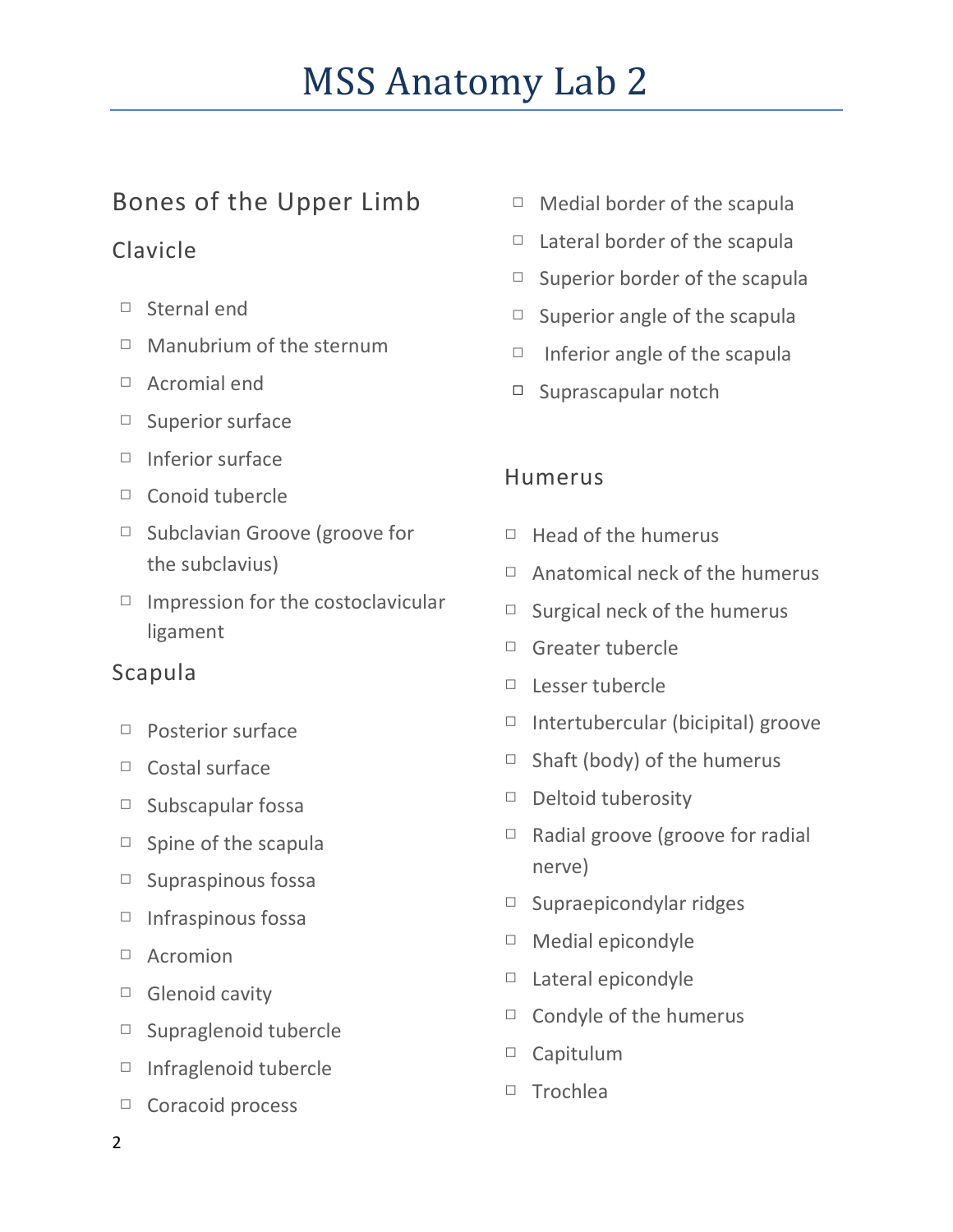- □ Coronoid fossa
- □ Olecranon fossa
- □ Radial fossa

### **Bones of the Forearm**

#### Ulna

- □ Olecranon
- □ Coronoid process
- □ Trochlear notch
- $\Box$  Tuberosity of the ulna
- □ Radial notch
- □ Supinator crest
- □ Supinator fossa
- $\Box$  Shaft (body) of the ulna
- $\Box$  Head of the ulna
- □ Ulnar styloid process

#### Radius

- $\Box$  Head of the radius
- □ Neck of the radius
- □ Radial tuberosity
- $\Box$  Shaft (body) of the radius
- □ Ulnar notch
- □ Radial styloid process
- $\Box$  Dorsal tubercle of the radius
- $\Box$  Interosseous border of the radius or ulna
- $\Box$  Interosseous membrane of the forearm

# **Bones of the Hand**

- □ Carpals (8)
- □ Metacarpals (5)
- □ Phalanges (14)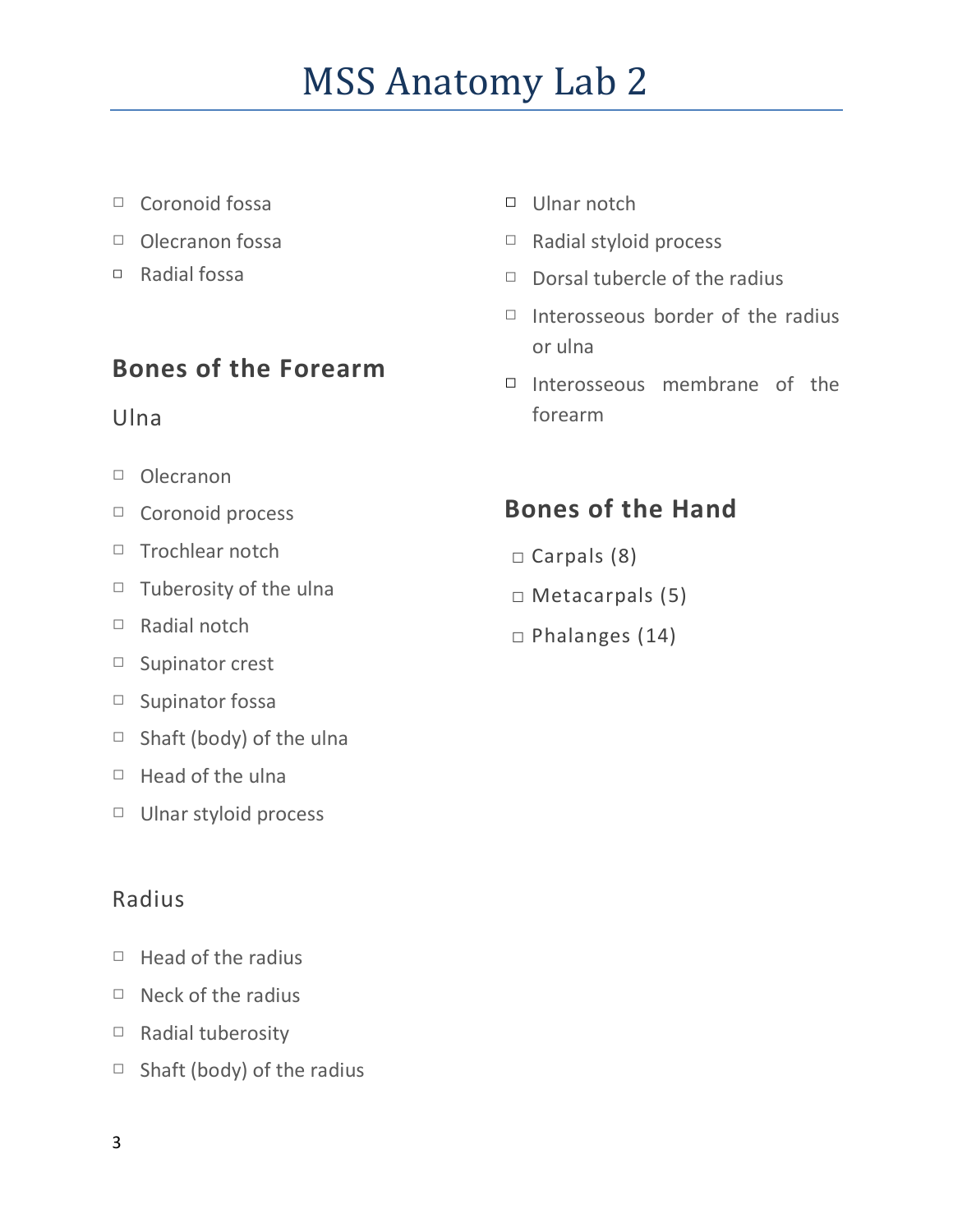# **Bones of the Lower Limb**

#### Hip Bone

- □ Ilium
- □ Pubis
- □ Ischium
- □ Pubic Symphysis

#### Ilium

- □ Ala
- □ Iliac spines
- □ Iliac crest
- □ Iliac tubercle
- □ Arcuate line
- □ Iliac fossa
- □ Greater sciatic notch

#### Ischium

- □ Body of the ischium
- $\Box$  Ramus of the ischium
- □ Ischial spine
- □ Lesser sciatic notch
- □ Ischial tuberosity

#### Pubis

- □ Body
- □ Pubic symphysis
- □ Pubic crest
- □ Pubic tubercle
- □ Superior ramus
- □ Inferior ramus
- □ Pectenial line

Obturator foramen

#### Acetabulum

- □ Acetabuar notch
- □ Acetabular fossa
- $\Box$  Lunate surface of the acetabulum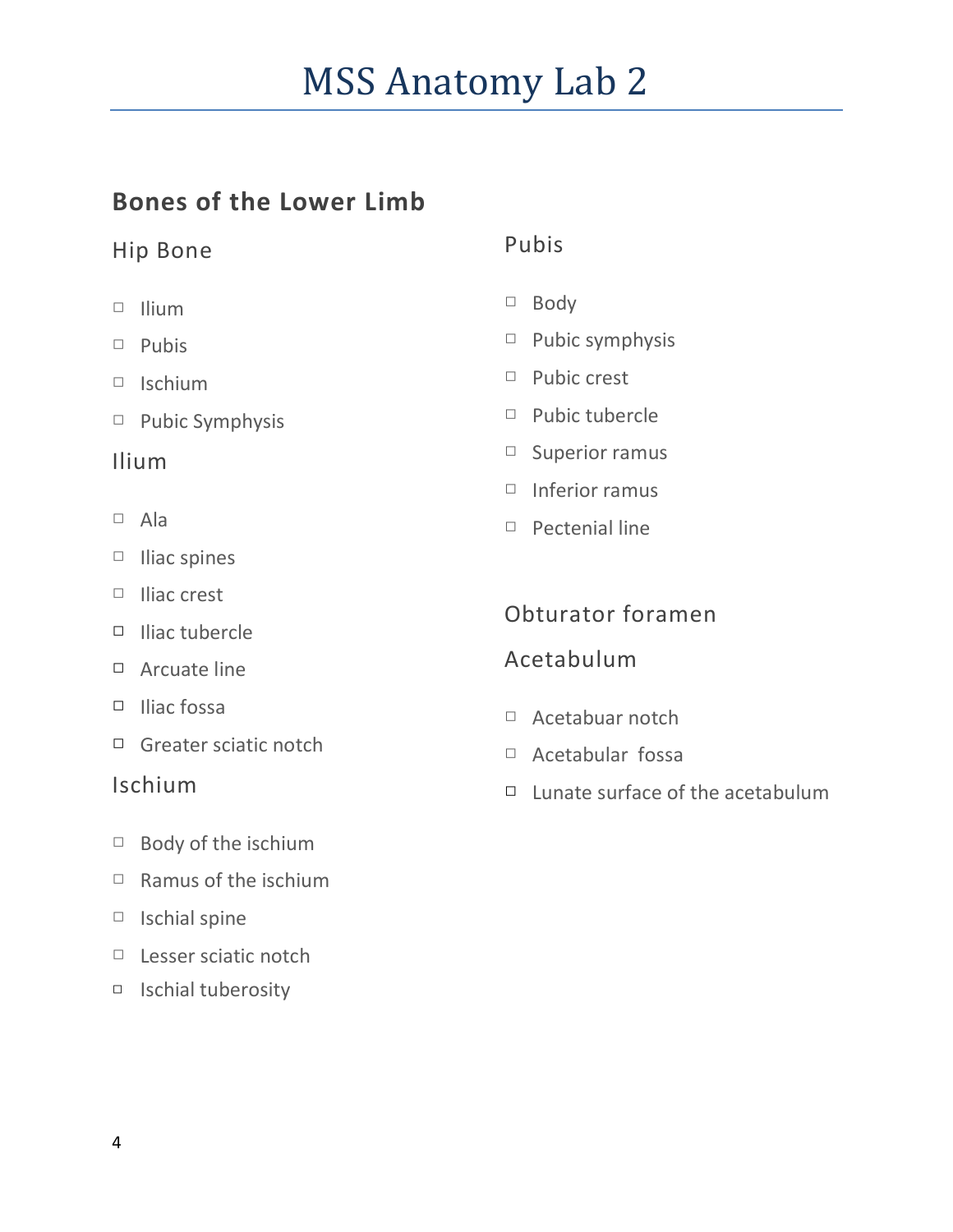### Femur

- □ Head of femur
- □ Neck of the femur
- □ Greater trochanter
- □ Lesser trochanter
- □ Intertrochanteric line
- □ Intertrochanteric crest
- □ Quadrate tubercle
- □ Trochanteric fossa
- □ Fovea for ligament of head
- □ Shaft ( body)
- □ Linea Aspera (medial and lateral lip)
- □ Gluteal Tuberosity
- □ Pectineal line
- □ Supracondylar lines
- □ Epicondyle (medial &lateral)
- □ Adductor tubercle
- $\Box$  Femoral condyle (medial & lateral)
- □ Intercondyllar fossa
- □ Petellar surface

#### Tibia

- □ Condyles (medial & lateral)
- □ Superior articular surface
- $\Box$  Intercondylar eminence
	- o Intercondylar tubercles (medial & lateral)
- □ Intercondylar areas (anterior & posterior)
- $\Box$  Tibial tuberosity
- $\Box$  Shaft of the tibia
- □ Medial Malleolus.
- □ Interosseous border
- □ Fibular notch
- □ Nutrient Foramen

#### Fibula

- $\Box$  Head of fibula o Apex
- $\Box$  Neck of fibula
- $\Box$  Shaft of the fibula
- □ Lateral malleolus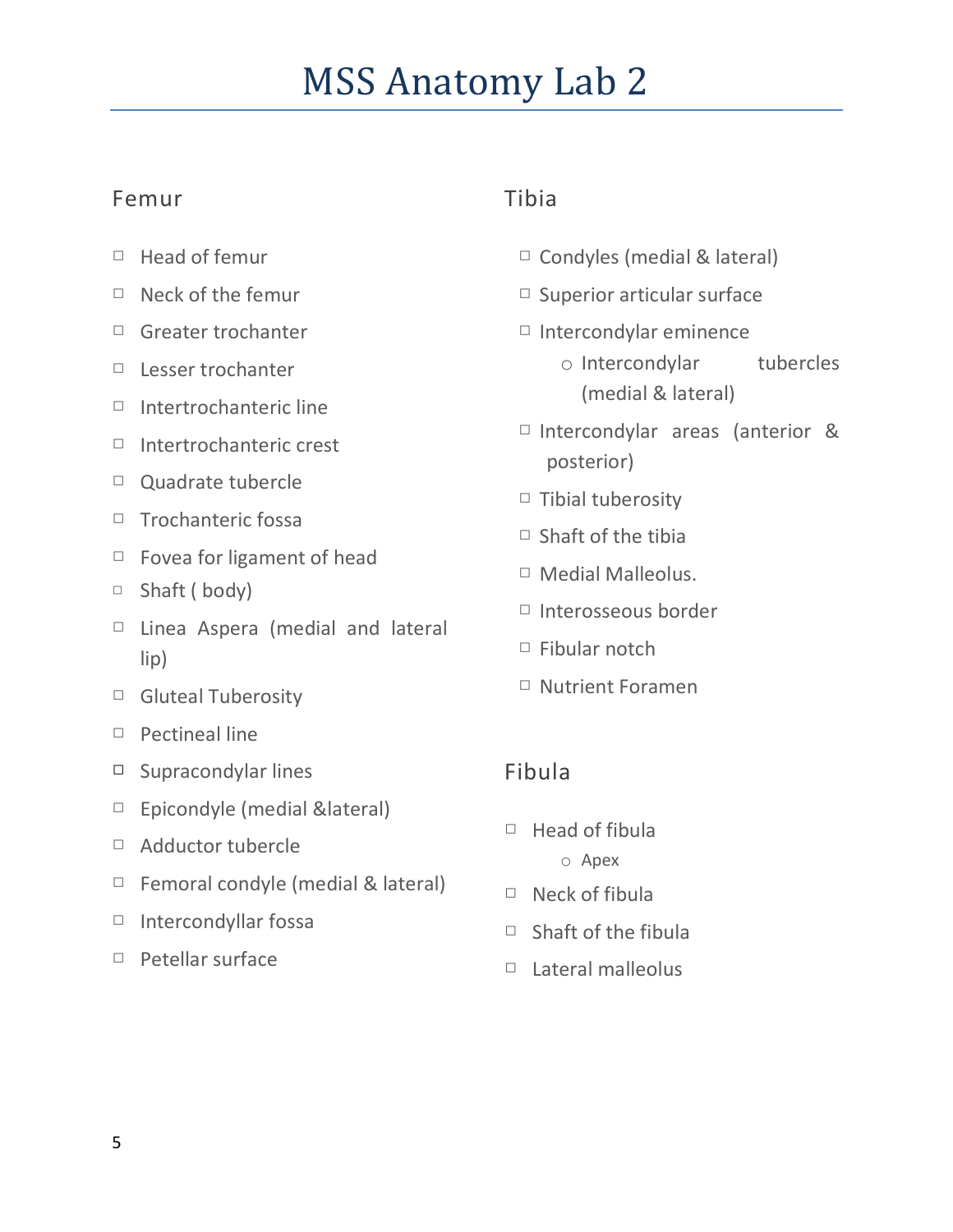# **Bones of the Foot**

#### Phalanx



- □ Metatarsus(5)
- □ Phalanges(14)



# TARSUS

- □ Talus
	- o Body
	- o Neck
	- o Head
	- o lateral tubercle
	- o Sulcus tali
- □ Calcaneus
	- o Fibular tubercle
	- o Calcaneal tuberosity
		- Medial tubercle
		- Lateral tubercle
	- o Sustentaculum tali
	- o Sulcus Calcanei
- □ Cuboid
- □ Navicular
- □ Cuneiforms (3)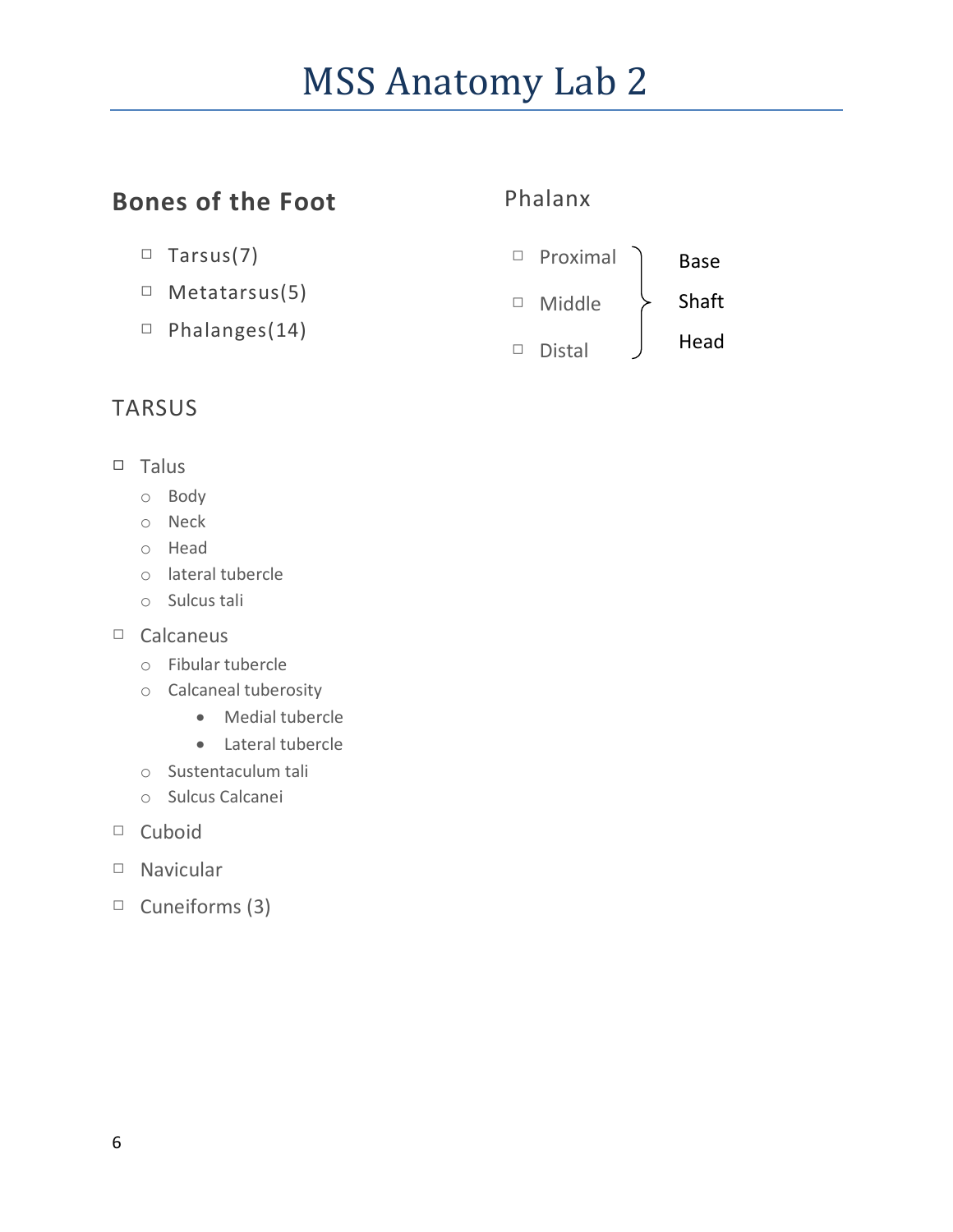# **Joints of the Upper**

# **Limb**

# Sternoclavicular Joint

- □ Sternal end of the clavicle
- □ Manubrium
- □ Articular disc
- □ Joint capsule
- □ Ligaments
	- o Sternoclavicular ligament (anterior & posterior)
	- o Interclavicular ligament
	- o Costoclavicular ligamnet

# Acromioclavicular Joint

- □ Acromial end of Clavicle
- □ Acromion of Scapula
- □ Articular Disc
- □ Joint Capsule
- □ Ligaments
	- o Acromioclavicular ligament
	- o Coracoclavicular ligament (conoid & trapezoid)

## Glenohumeral (Shoulder)

#### Joint

- $\Box$  Head of humerus
- $\Box$  Glenoid cavity of the scapula
- □ Glenoid labrum
- □ Coracoacromial arch
- □ Joint capsule
- □ Ligaments
	- Glenohumeral ligament
	- **•** Transverse humeral ligament
	- Coracohumeral ligament
	- Coraco-acromial ligament

### Elbow Joint

- □ Humerus
	- o Trochlea
	- o Capitulum
- □ Trochlear notch of the Ulna
- $\Box$  Head of radius
- □ Ligaments
	- o Radial collateral ligament
	- o Anular ligament of the radius
	- o Ulnar collateral ligament
	- o Bands (Anterior, Posterior, Oblique)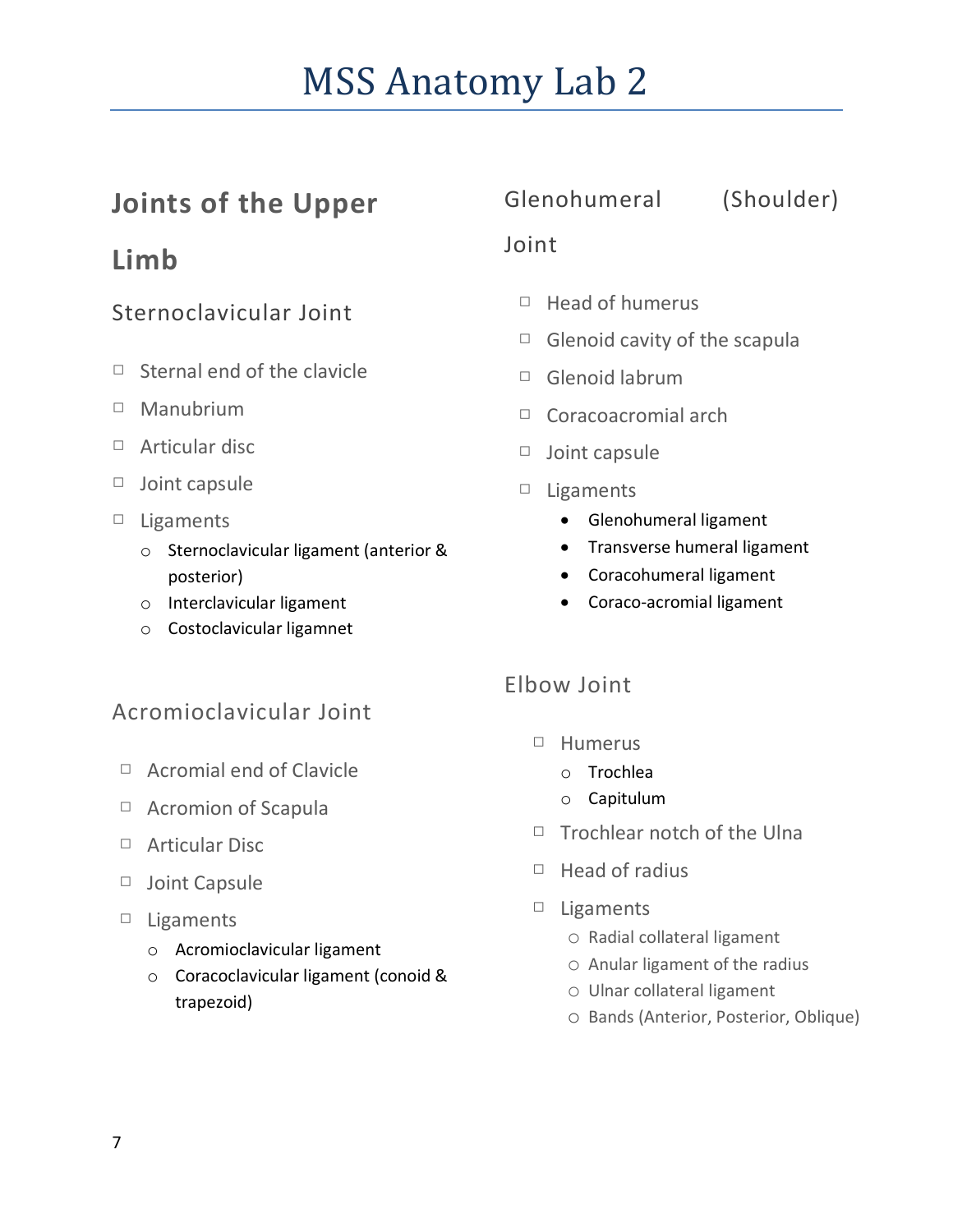# Proximal (Superior)

# Radioulnar Joint

- $\Box$  Head of the radius
- $\Box$  Radial notch of the ulna
- □ Sacciform recess of the proximal radioulnar joint
- □ Ligaments:
	- o Anular ligament

# Distal Radioulnar Joint

- □ Head of ulna
- $\Box$  Ulnar notch of the radius
- □ Triangular ligament
- $\Box$  Ligaments of the distal radioulnar joint
	- o Anterior
	- o Posterior

# Wrist (Radiocarpal) Joint

- □ Joint capsule
- □ Ligaments
	- Palmar radiocarpal ligament
	- Dorsal radiocarpal ligament
	- Ulnar collateral ligament
	- Radial collateral ligament

#### Intercarpal Joints

- □ ligaments
	- Anterior
	- Posterior
	- Interosseous

Mid carpal joint

Carpo-metacarpal joint of the

thumb

Carpometacarpal and

Intermetacarpal Joints

- □ ligaments:
	- o palmar CMC
	- o dorsal CMC
	- o IM ligaments

Metacarpophalangeal and

Interphalangeal joints

- □ Ligaments:
	- o Collateral ligament
	- o Deep transverse metacarpal ligament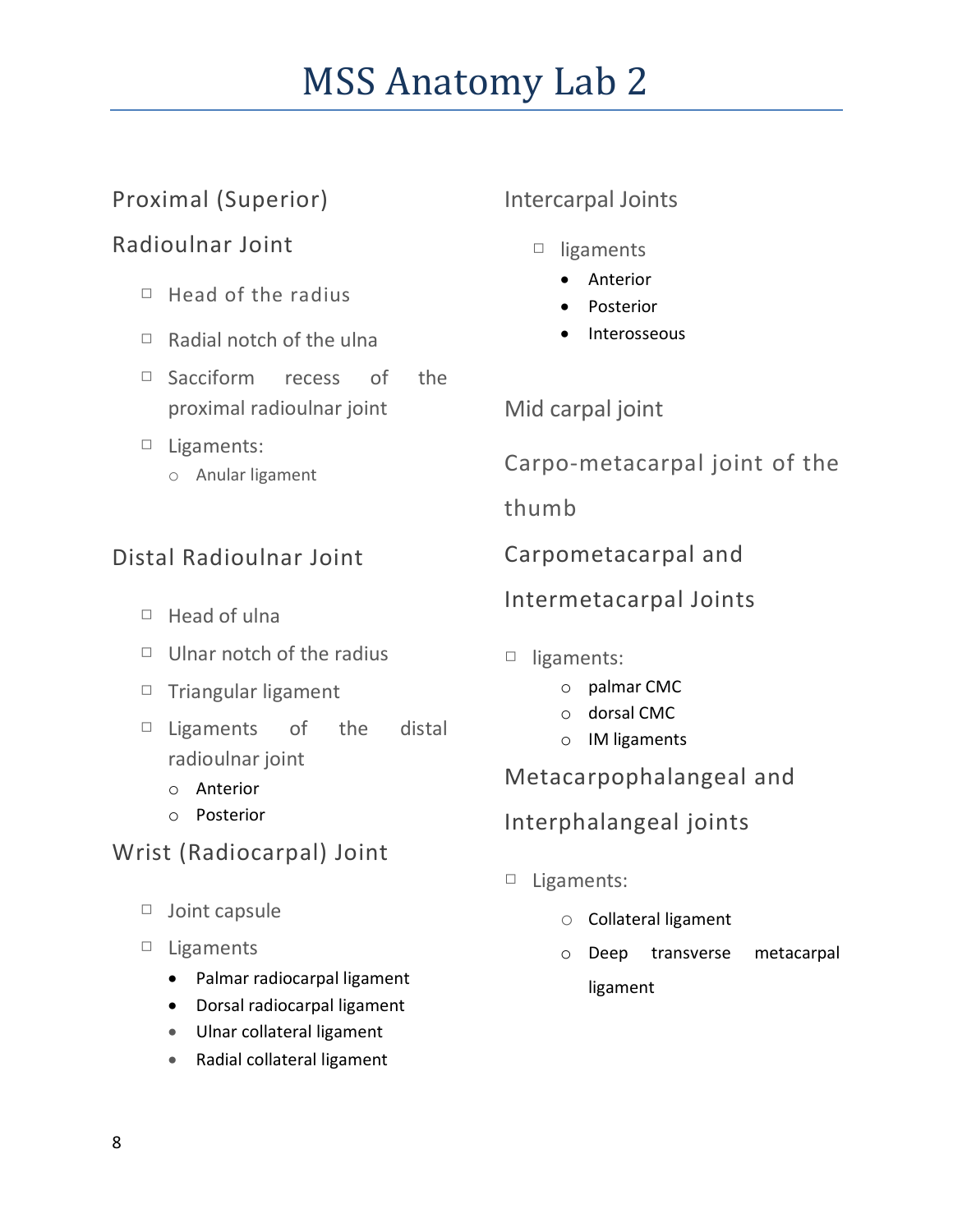# **Joints of The Lower Limb**

### Sacroiliac Joint

- □ ligaments
	- o Posterior sacro-iliac ligament
	- o Anterior sacro-iliac ligament
	- o Interosseous sacroiliac ligament
	- o Iliolumbar ligament
	- o Sacrotuberous ligament
	- o Sacrospinous ligament

#### Hip joint

- □ Head of the femur
- □ Acetabulum
- □ Acetabular fossa
- □ Acetabular labrum
- $\Box$  Fovea for ligament of head
- □ ligaments of the hip joint
	- o Transverse acetabular ligament
	- o Iliofemoral ligament
	- o Pubofemoral ligament
	- o Ischiofemoral ligament
	- o Ligament of the head of the femur
- □ Obturator internus bursa
- □ Obturator externus bursa
- □ Psoas Bursa

#### Knee Joint

- □ Patella
- □ Quadriceps Tendon
- □ Joint Capsule
- □ Synovial Membrane
- □ Infrapatellar fat pad
- $\Box$  Ligaments of knee joint
	- o Patellar ligament
	- o Fibular collateral ligament
	- o Tibial collateral ligament
	- o Oblique popliteal ligament
	- o Cruciate ligament (Anterior, Posterior)
- □ Menisci
	- o lateral meniscus
	- o anterior meniscus

# Proximal Tibiofibular Joint

- □ Ligaments
	- o Anterior and posterior ligaments
	- o The interosseous membrane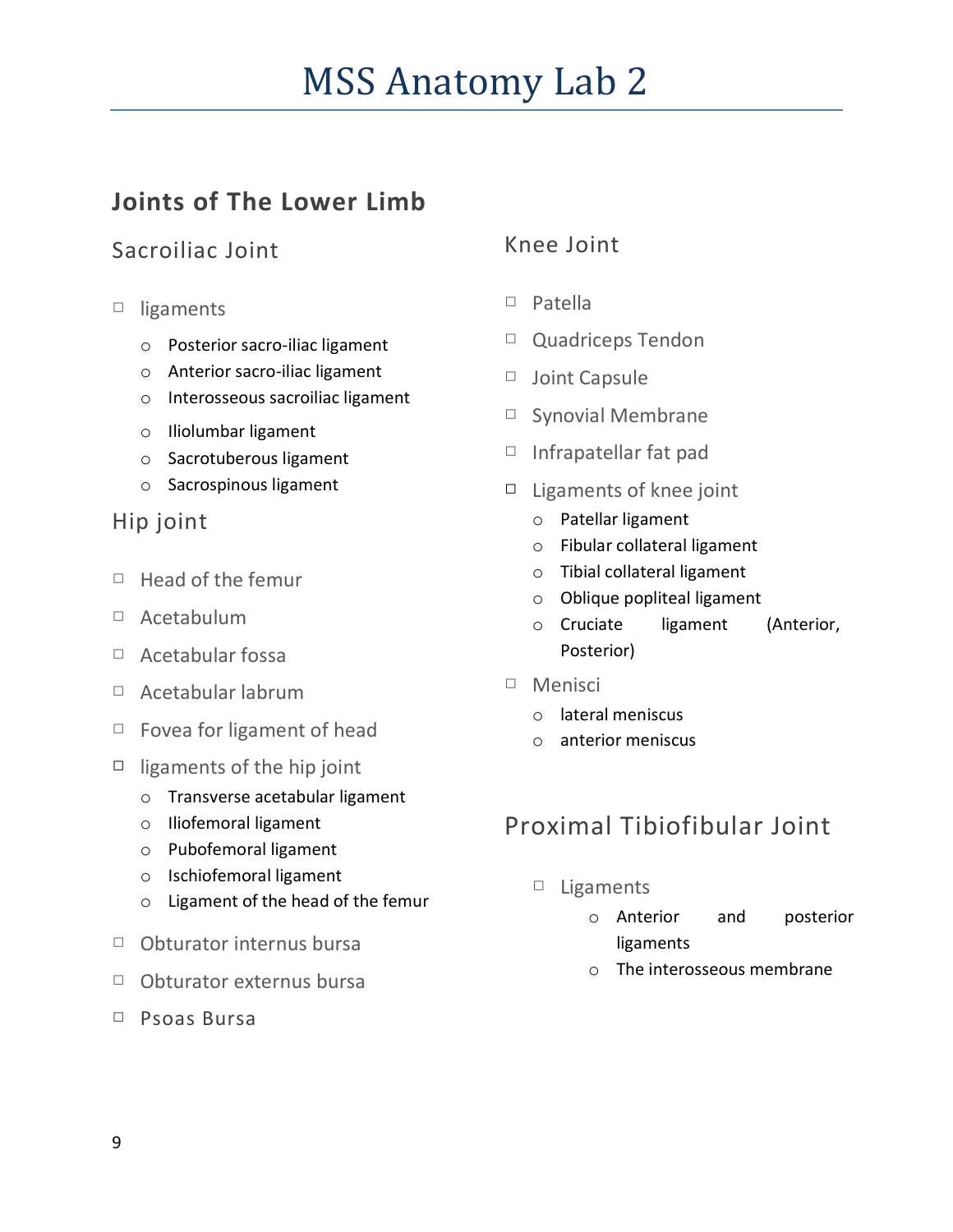# Distal Tibiofibular Joint

- □ Ligaments
	- o Interosseous ligaments
	- o Interosseous membrane
	- o Anterior and posterior ligaments
	- o Inferior transverse ligament

# **Foot Joints**

#### Subtalar Joint

- □ Medial and lateral Talocalcaneal ligaments
- □ Interosseous Talocalcaneal ligament

# Ankle Joint

- □ ligaments
	- o Medial (deltoid) ligament
	- o Lateral ligament
		- Anterior talofibular ligament
		- Calcaneofibular ligament
		- Posterior talofibular ligament

### Talocalcaneonavicular joint

□ Planter Calcaneonavicular ligament

### Calcaneocuboid Joint

- □ Bifurcated ligament
- □ Long planter ligament
- □ Short planter ligament

Talocalcaneonavicular

#### & Calcaneocuboid

#### Joints

Midtarsal or

Transverse Tarsal

joints